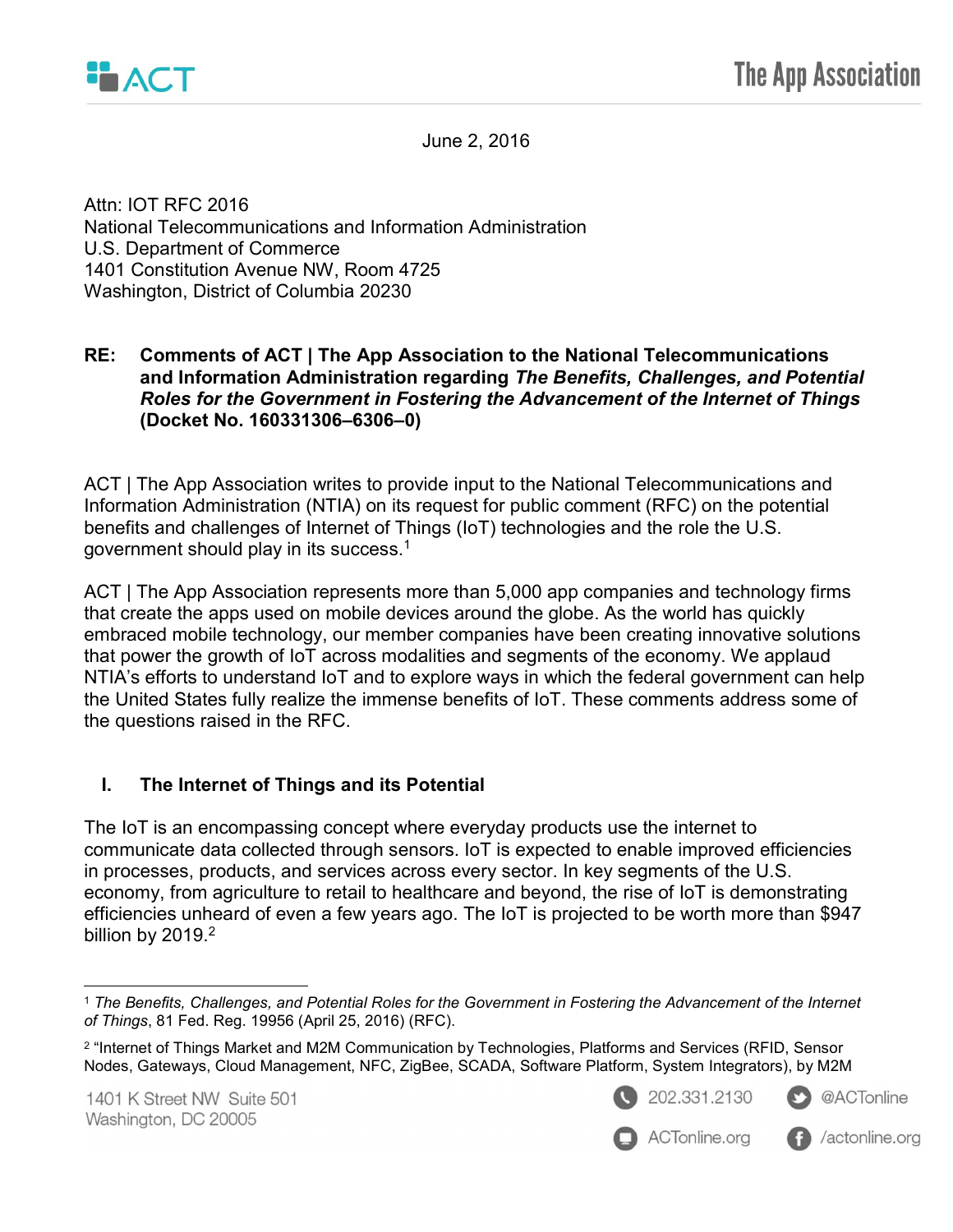The real power of IoT comes from the actionable information gathered by sensors embedded in every connected device. IoT devices are useful in direct consumer interactions, but will see the largest value in how the data becomes part of what is now commonly referred to as "big data." For this document, we define this term to mean structured or unstructured data sets so large or complex that traditional data processing applications are not sufficient for analysis. As sensors become smaller, cheaper, and more accurate, big data analytics enable more efficiencies across consumer and enterprise use cases.

IoT deployment will be highly use case-dependent. The technology industry, to date, has done well through open Application Programming Interfaces (APIs) and other widely-adopted standards (e.g., TCP/IP) to enable interoperability. For example, in healthcare, a miniaturized and embedded connected medical device must be able to automatically communicate bidirectionally in real-time. This capability enables a healthcare practitioner to monitor a patient's biometric data as well as for the patient to be able to communicate with a caregiver in the event of a medical emergency. Other uses, such as sensors deployed to alert security of an unauthorized presence, may only require the ability to send data to security professionals with minimal (or even no) capability to receive communications.

The app industry has been in existence less than a decade, and has experienced explosive growth alongside the rise of smartphones. As we detail in our annually-released State of the App Economy report,<sup>3</sup> apps have revolutionized the software industry, touching every sector of the economy. The app economy is a \$120 billion ecosystem today that is led by U.S. companies, the vast majority of which are startups or small businesses. While IoT devices encompass every fathomable object in our lives, the interface for communicating with these devices is likely to remain a mobile app on a smartphone. The rise of IoT will hinge on the app economy's continued innovation, investment, and growth. In short, apps are the interface for IoT revolution.

While many definitions of IoT have been put forward since the term was coined in the late 1990s,<sup>4</sup> a universal definition has not yet emerged. Should NTIA move forward with defining IoT, we urge them to ensure that this definition reflects the encompassing scope of IoT both from a use case and technology perspective. If the U.S. government definitions and policies related to IoT translate to the government "locking in" particular technologies (whether directly or effectively), it will be deeply damaging to the United States' role in the rise of IoT, as no one can predict what shape future successful deployments will take in response to marketplace trends and competition. At the same time, however, it is also important that the Department of

 $\overline{a}$ 

Connections and by IoT Components - Global Forecasts to 2019," MarketsandMarkets (November 2014), available at http://www.marketsandmarkets.com/Purchase/purchase\_report1.asp?id=573.

<sup>&</sup>lt;sup>3</sup> ACT | The App Association, State of the App Economy 2016 (Jan. 2016), available at <u>http://actonline.org/state-</u> of-the-app-economy-2016/.

<sup>4</sup> Kevin Ashton, "That 'Internet of Things' Thing, in the real world things matter more than ideas," RFID Journal, June 22, 1999.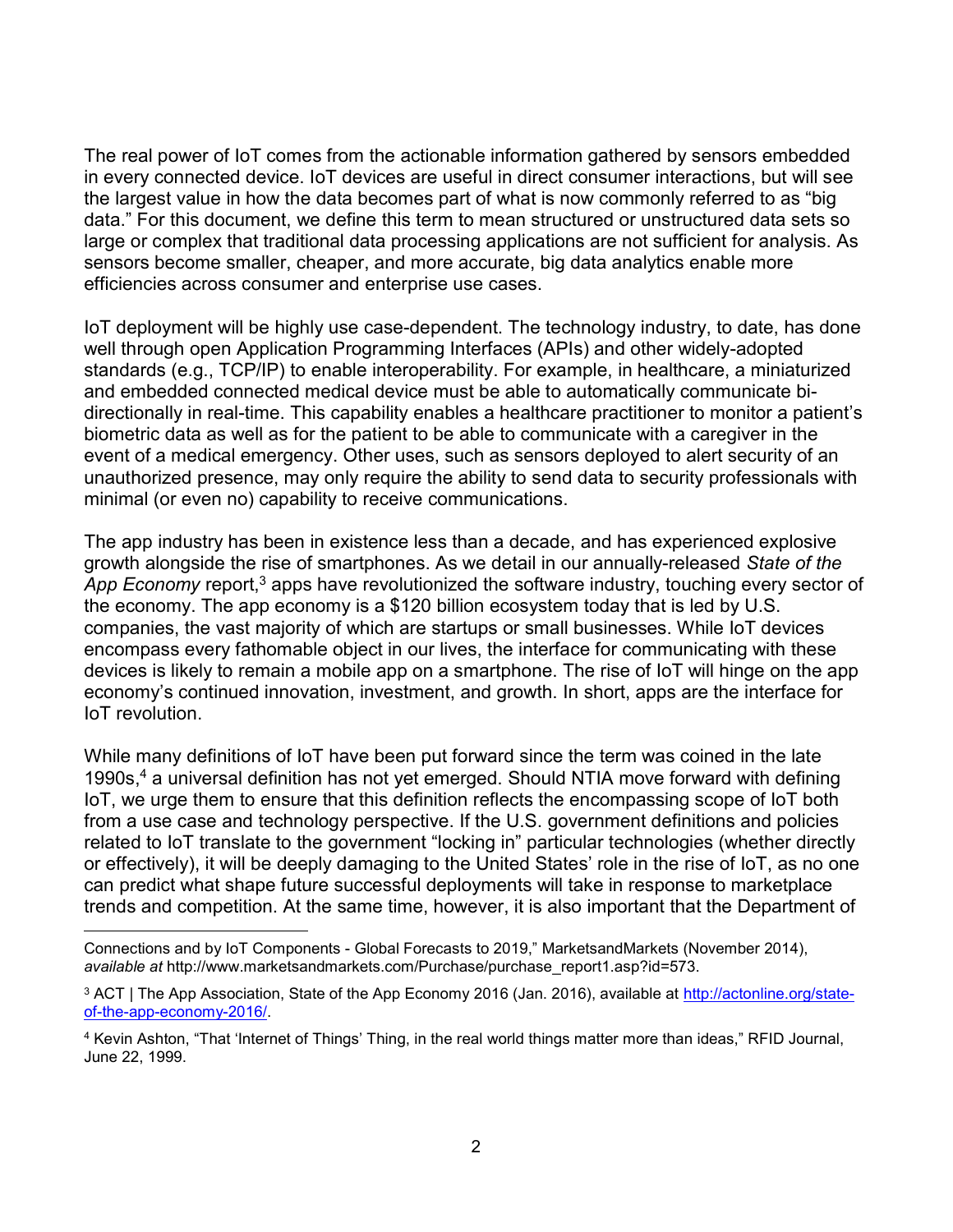Commerce provide a generally accurate description of IoT for the community of impacted stakeholder.

# II. A Coordinated USG Approach to IoT

To realize the full potential of IoT, the coordination of federal agencies is essential. When considering entry into a new market, app makers must understand the regulatory environment. A lack of harmony between federal regulatory agencies, states, and even localities creates uncertainty and damages the hypercompetitive app economy where time to market is critical. Due to the rise of the app economy across industries and use cases, countless agencies play key roles in empowering the future of mobile apps and therefore IoT. Agency coordination will not only help avoid duplicative or conflicting regulations and parallel efforts, but it will also help agencies ensure that inquiries into opportunities and actions are well-informed.

ACT | The App Association is committed to working in partnership with the U.S. government and other stakeholders towards a coordinated approach to enable IoT. For example, we strongly support the Developing Innovation and Growing the Internet of Things (DIGIT) Act introduced by Senators Fischer, Ayotte, Booker, and Schatz, which would utilize an open and consultative process to bring forward key recommendations to Congress on how to appropriately plan for and encourage the proliferation of IoT in the United States.<sup>5</sup>

The planned Green Paper presents the Department of Commerce with a unique and appropriate opportunity to position itself as a coordinator of other agencies, building on a successful track record. For example, in addition to statutory roles related to electronic health records, $^6$  standards coordination, $^7$  and information security standards and guidelines for federal agencies,<sup>8</sup> the National Institute of Standards and Technology (NIST) led in the development of the Cybersecurity Framework<sup>9</sup> and the National Strategy for Trusted Identities in Cyberspace (NSTIC).<sup>10</sup> We urge that the IoT Green Paper reflect the need for a coordinated and harmonized U.S. government approach to the deployment of IoT.

 $\overline{a}$ <sup>5</sup> http://actonline.org/2016/03/01/digit-act-is-crucial-step-in-ensuring-u-s-iot-leadership/

 $^6$  NIST's roles in this context have been articulated in both Federal Health IT strategic plans (2008–2012 and 2011–2015) and in the Health Information Technology for Economic and Clinical Health (HITECH) Act, enacted as part of the American Recovery and Reinvestment Act (ARRA) of 2009.

<sup>7</sup> Under the National Technology Transfer and Advancement Act (NTTAA), NIST manages assigned responsibility to coordinate federal, state, and local technical standards and conformity assessment activities, as well as coordinates with those in the private sector.

<sup>8</sup> Title III of the E-Government Act of 2002 (P.L. 107-347).

<sup>9</sup> http://www.nist.gov/cyberframework/index.cfm.

<sup>10</sup> http://www.nist.gov/nstic/.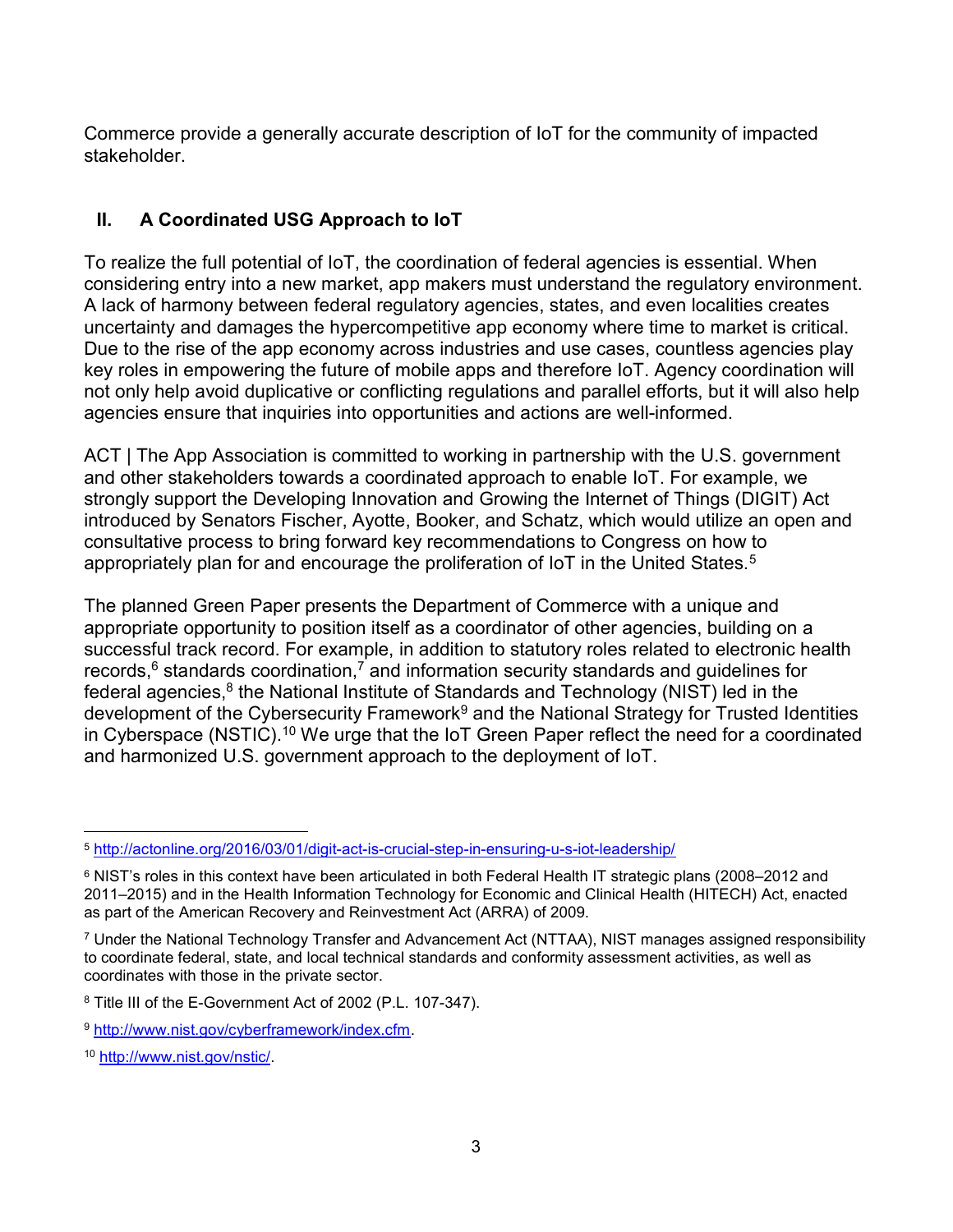#### III. Data Security and Privacy

While the rise of the Internet of Things holds great promise, it also raises more security threats due to a broadened attack vector, necessitating more evolved and dynamic risk management practices. No data is more important to Americans than their own personal information. Our members appreciate this and put extensive resources into ensuring the security and privacy of end user data to earn and maintain the trust the market demands.

For example, fully leveraging technical measures including end-to-end encryption is a critical element to protecting data broadly, enabling key segments of the economy—from banking to national security to healthcare—by protecting access to, and the integrity of, data. Encryption's role should not be understated – without encryption, entire economies and industries are put at a significantly heightened risk of their data being compromised. NIST itself currently plays an important role in promoting the use of encryption. NIST's Computer Security Resource Center (CSRC) facilitates broad sharing of information security tools and practices, provides a resource for information security standards and guidelines, and identifies key security web resources to support users in industry, government, and academia.<sup>11</sup> NIST also provides the Cryptographic Module Validation Program (CMVP) that validates cryptographic modules to Federal Information Processing Standards (FIPS) 140-1 Security Requirements for Cryptographic Modules and other FIPS cryptography-based standards.<sup>12</sup>

Despite the important role encryption plays and the Department of Commerce's related responsibilities, some interests persist in demanding that "backdoors" be built into encryption for the purposes of lawful access. We reject such proposals as mandates that degrade the safety and security of consumers. Worse still, these "backdoors" could create vulnerabilities that state-backed hackers and criminals can exploit. ACT | The App Association strongly believes that the IoT Green Paper should recognize the vital role encryption and other technical measures play in securing the data that makes IoT so invaluable and commit to preserving the availability of these tools.

Public-private partnerships are a useful vehicle for cooperation on ways to confront both current and emerging cyber-based threats, and facilitate the ability to rapidly change in response to ever-developing risks. We are committed to working collaboratively with all public and private stakeholders in these fora to ensure a secure cyberspace. For example, the App Association co-chairs the Federal Communications Commission's (FCC) Commission Communications Security, Reliability, and Interoperability Council (CSRIC) Working Group 6 which has developed "security-by-design" recommendations and best practices for securing

 $\overline{a}$ <sup>11</sup> See http://csrc.nist.gov/.

<sup>12</sup> See http://csrc.nist.gov/groups/STM/cmvp/.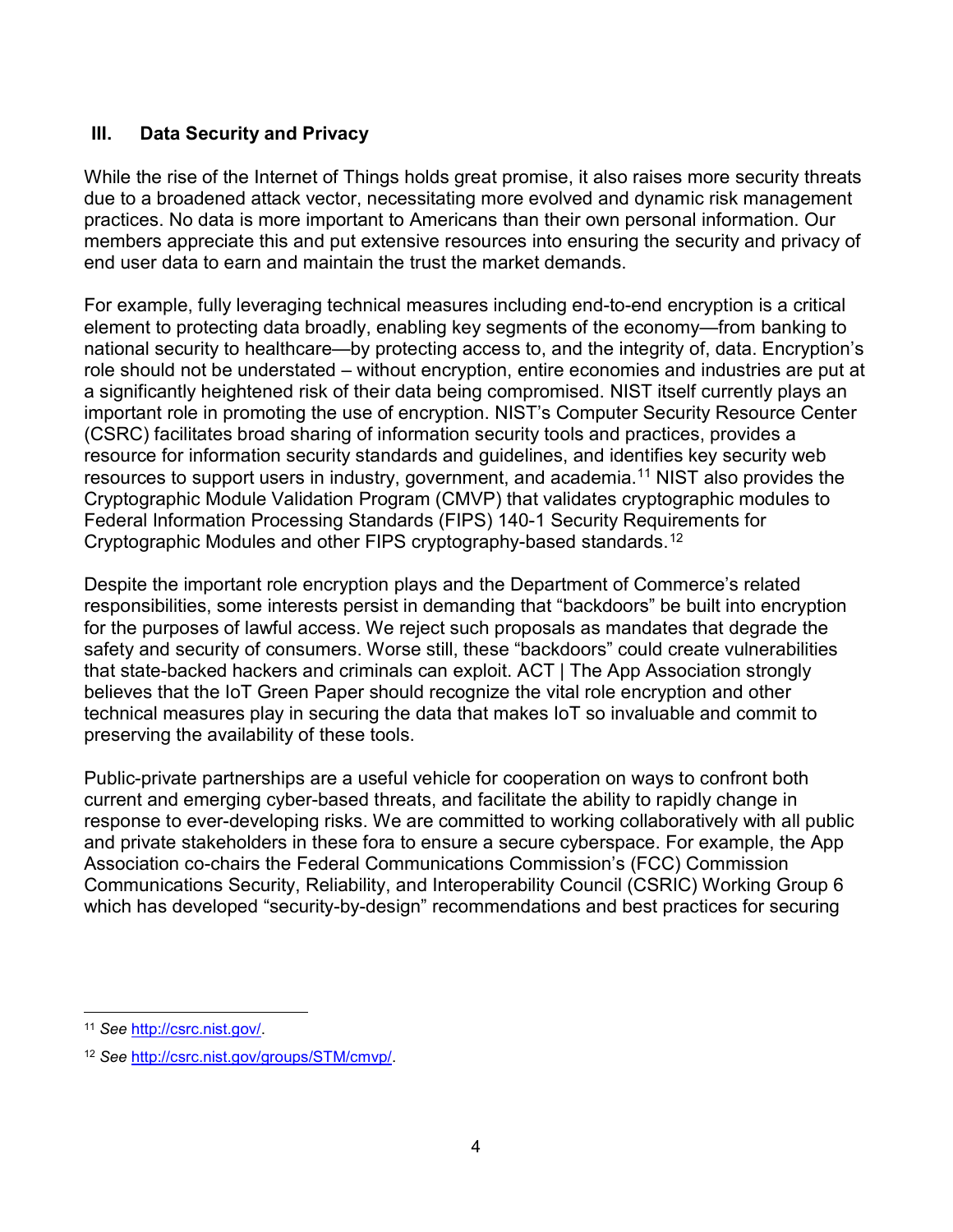the core communications network<sup>13</sup> and continues to develop voluntary assurance mechanisms around these recommendations and best practices.

Additionally, the voluntary timely sharing of cybersecurity threat indicators among organizations from both the public and private sector will be crucial in the detection, mitigation, and recovery of cybersecurity threats, particularly with the rise of IoT. These organizations, from the most formal to those more loosely organized, can be of assistance to those looking to improve their cybersecurity posture through the sharing of threat information. For example, Information Sharing Analysis Organizations (ISAOs), which are envisioned in Executive Order 13691<sup>14</sup> to be formed to fill needs for unique communities large and small, sometimes across economic segments. ISAOs, as a complement to Information Sharing Analysis Centers (ISACs), are expected to help to address the resource limitations of small businesses as well as the convergence of business models that may make it difficult to determine the best way to engage in information sharing. We encourage the IoT Green Paper to ensure that these key fora are included in its guidance to federal agencies and stakeholders at large.

Further, small app companies and connected device makers are increasingly threatened by cyber attacks. With fewer resources than larger entities, small companies need clear guidance on where and how to share cyber threat information. Other key NIST efforts, such as the NIST Cybersecurity Framework<sup>15</sup> (and others influenced by NIST's approach) have embraced a scalable cybersecurity risk management approach which lends to a feasible approach by smaller entities. As the digital economy continues to expand, powered by smaller organizations that develop software apps, fluid bi-directional sharing of information between and among these entities and the government will be crucial.

Finally, end user education is a crucial aspect of improving cybersecurity in IoT because many cyber-based attacks are preventable. We therefore urge that the IoT Green Paper address how the U.S. government can inform end users across the business and consumer communities of steps to take to ensure that proper cyber "hygiene" is practiced.

 $\overline{a}$ <sup>13</sup> See https://www.fcc.gov/about-fcc/advisory-committees/communications-security-reliability-andinteroperability#block-menu-block-4.

<sup>&</sup>lt;sup>14</sup> Executive Order 13691, Promoting Private Sector Cybersecurity Information Sharing (Feb. 13, 2015), https://www.whitehouse.gov/the-press-office/2015/02/13/executive-order-promoting-private-sector-cybersecurityinformation-shari.

<sup>&</sup>lt;sup>15</sup> NIST, Framework for Improving Critical Infrastructure Cybersecurity, Version 1.0 (Feb. 12, 2014), available at http://www.nist.gov/cyberframework/upload/cybersecurity-framework-021214-final.pdf.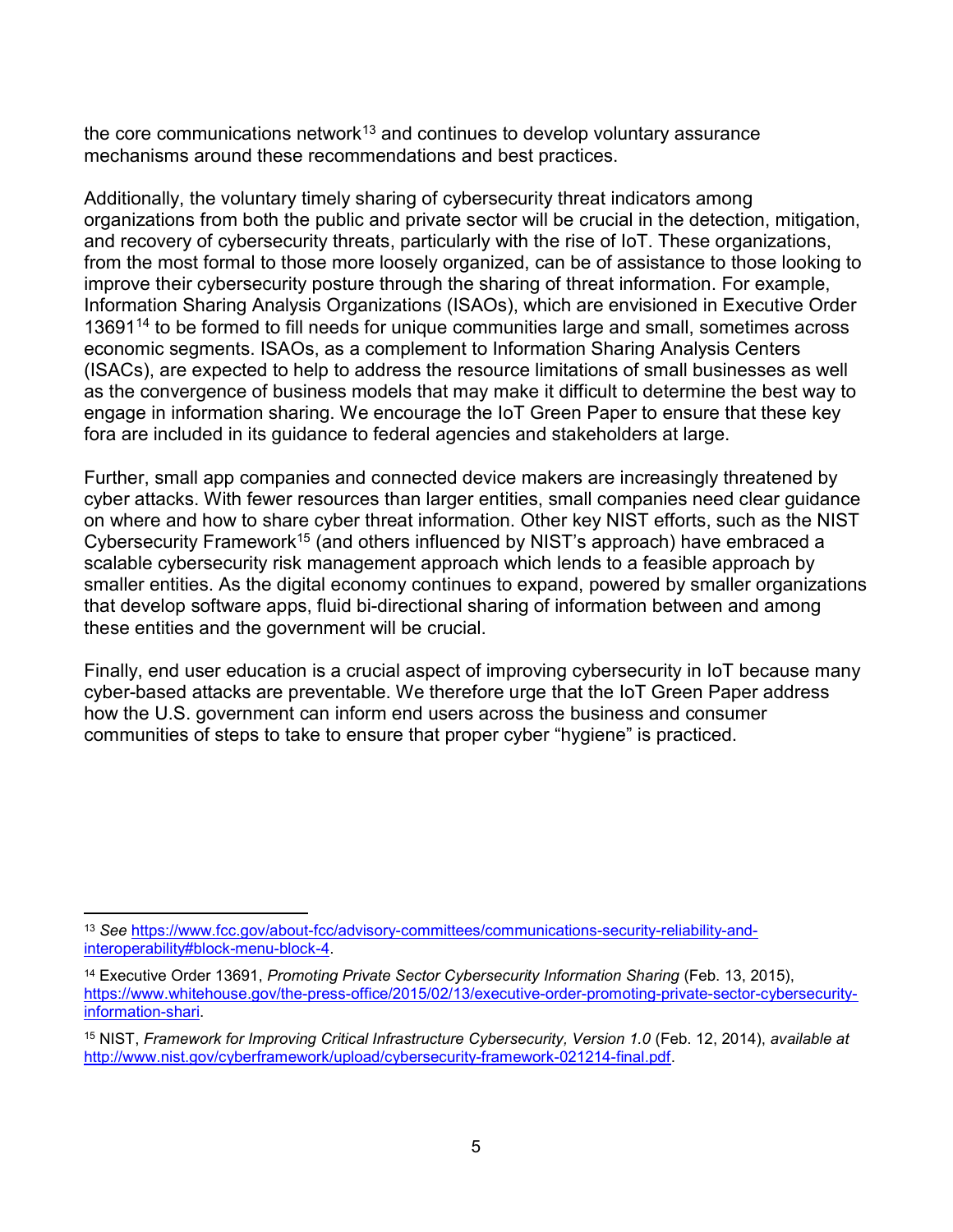## IV. Wireless Spectrum and the Internet of Things

With a wireless network that is stronger and more reliable, the apps marketplace will in turn grow stronger and more inventive, powering a symbiotic cycle of IoT innovation. There is little debate around the need for the U.S. government to take proactive steps to ensure that this wireless bandwidth is available, and we urge the planned Green Paper to directly address spectrum availability's role in the success of IoT.

New 5G networks hold the potential to provide the robust infrastructure needed to support higher bandwidth requirements of new apps. These technologies will need to interoperate and support one another in a hybrid of interdependent scenarios that will incorporate both licensed (e.g., LTE) and unlicensed (e.g., WiFi) spectrum arrangements. The U.S. government must utilize a spectrum management approach that is responsive and informed, utilizing appropriate reallocation and band sharing techniques where appropriate.

## V. Standard-Essential Patents

The convergence of computing and communication technologies will continue as a diverse array of industries come together to build IoT. The IoT's seamless interconnectivity will be made possible by technological standards, like WiFi, LTE, Bluetooth, etc. Often, several companies will collaborate to develop these standards by contributing their patented technologies to these efforts. These technological standards, which are built on contributions through an open and consensus-based process, bring immense value to consumers by promoting interoperability while enabling healthy competition between innovators.

When an innovator gives its patented technology to a standard, this can represent a clear path to being rewarded in the form of royalties from a market that likely would not have existed without the standard being widely adopted. To balance this potential with the need for access to the patents that underlie the standard, many standard development organizations (SDOs) require holders of patents on standardized technologies to license their patents on fair, reasonable and non-discriminatory (FRAND) terms. FRAND commitments prevent the owners of patents that must be used in order to implement the standard (known as "standardsessential patents" [SEPs]) from exploiting the unearned market power that they otherwise would gain as a consequence of the broad adoption of a standard. Once patented technologies are incorporated into standards, manufacturers are compelled to use them to maintain product compatibility. So, in exchange for making a voluntary FRAND commitment with an SDO, SEP holders gain the ability to obtain reasonable royalties from a large number of standard implementers who might not have existed absent the standard. Without the constraint of a FRAND commitment, SEP holders would have the same power as a monopolist that faces no competition.

Unfortunately, a number of owners of FRAND-committed SEPs are flagrantly abusing their unique position by reneging on those promises with unfair, unreasonable, or discriminatory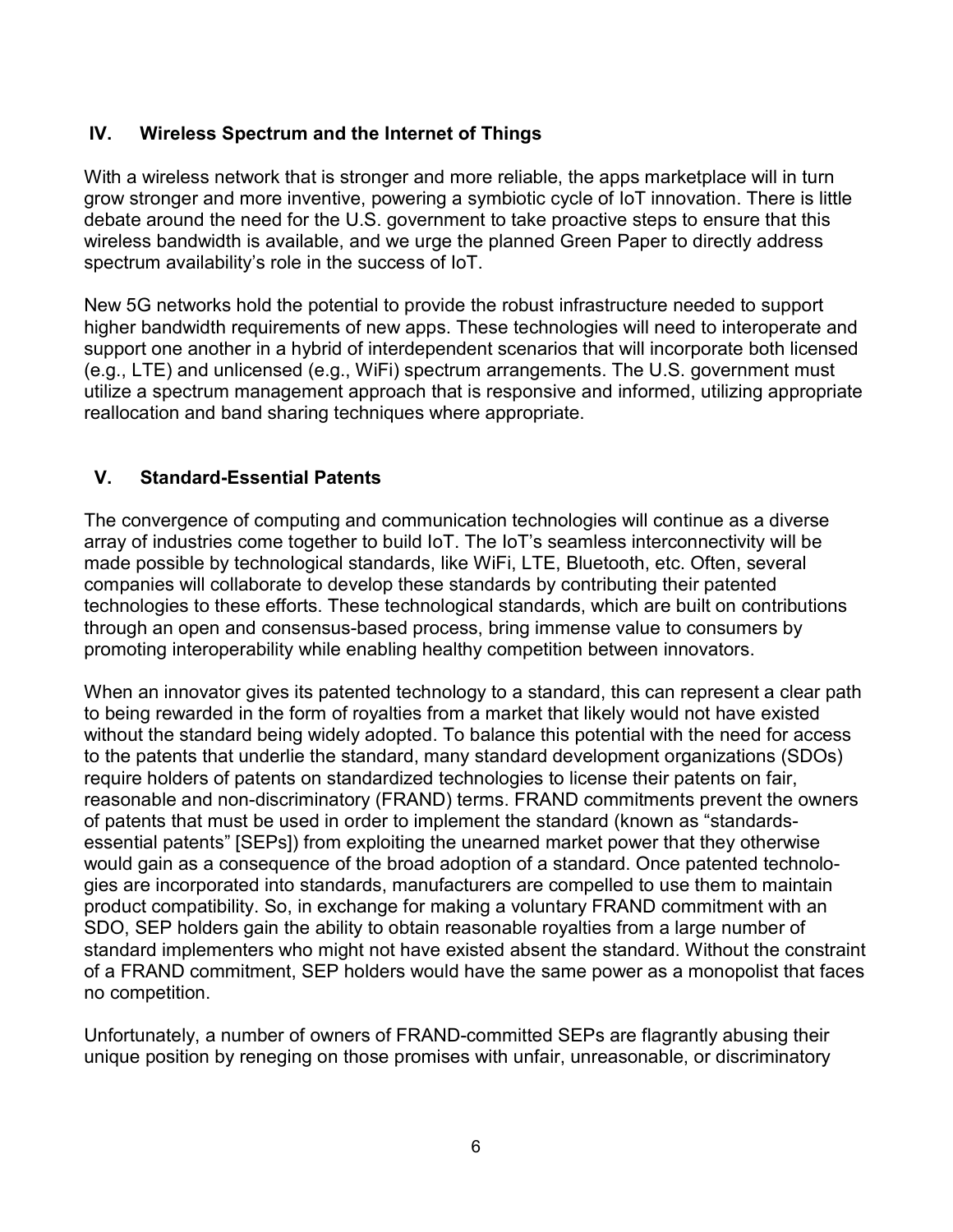licensing practices. These practices, which have been closely examined by antitrust and other regulators in many jurisdictions, not only threaten healthy competition and unbalance the patent system, but also impact the viability of new markets like the nascent IoT. The negative impacts on small businesses are only amplified because they can neither afford years of litigation to fight for reasonable royalties nor risk facing an injunction if they refuse a license that is not FRAND compliant.

Patent policies developed by SDOs today will directly impact the way we work, live, and play for decades to come. The importance of these issues to app developers and entire industries is why ACT | The App Association has launched the All Things FRAND (http://www.allthingsfrand.com/) project. The App Association urges the Department of Commerce to utilize All Things FRAND as a resource to better understand how regulators and courts around the world are defining FRAND. In its Green Paper, the Department can then encourage SDOs involved in developing IoT standards to clarify their patent policies accordingly.

SDOs vary widely in terms of their memberships, the industries and products they cover, and the procedures for establishing standards.<sup>16</sup> In part due to the convergence associated with the rise of IoT, each SDO will need the ability to tailor its intellectual property policy for its particular requirements and membership. ACT | The App Association believes that some variation in patent policies among SDOs is necessary and that the U.S. government should not prescribe detailed requirements that all SDOs must implement. At the same time, however, as evidenced by the judicial cases and regulatory guidance posted on www.allthingsfrand.com, basic principles underlie the FRAND commitment and serve to ensure that standard-setting is pro-competitive and the terms of SEP licenses are in fact reasonable. Ideally, an SDO's intellectual property rights policy that requires SEP owners to make a FRAND commitment would include all of the following principles that prevent patent "hold up" and anti-competitive conduct:<sup>17</sup>

- Fair and Reasonable to All A holder of a SEP subject to a FRAND commitment must license such SEP on fair, reasonable, and nondiscriminatory terms to all companies, organizations, and individuals who implement or wish to implement the standard.
- Injunctions Available Only in Limited Circumstances Injunctions and other exclusionary remedies should not be sought by SEP holders or allowed except in limited circumstances. The implementer or licensee is always entitled to assert claims and defenses.

 $\overline{a}$ 16 U.S. Fed. Trade Comm'n & U.S. Dep't of Justice, Antitrust Enforcement and Intellectual Property Rights: Promoting Innovation and Competition, at 33-34, footnote 5 (2007), available at https://www.ftc.gov/sites/default/files/documents/reports/antitrust-enforcement-and-intellectual-propertyrightspromoting-innovation-and-competition-report.s.department-justice-and-federaltradecommission/p040101promotinginnovationandcompetitionrpt0704.pdf.

<sup>17</sup> http://www.allthingsfrand.com/about/about-allthingsfrand.com/.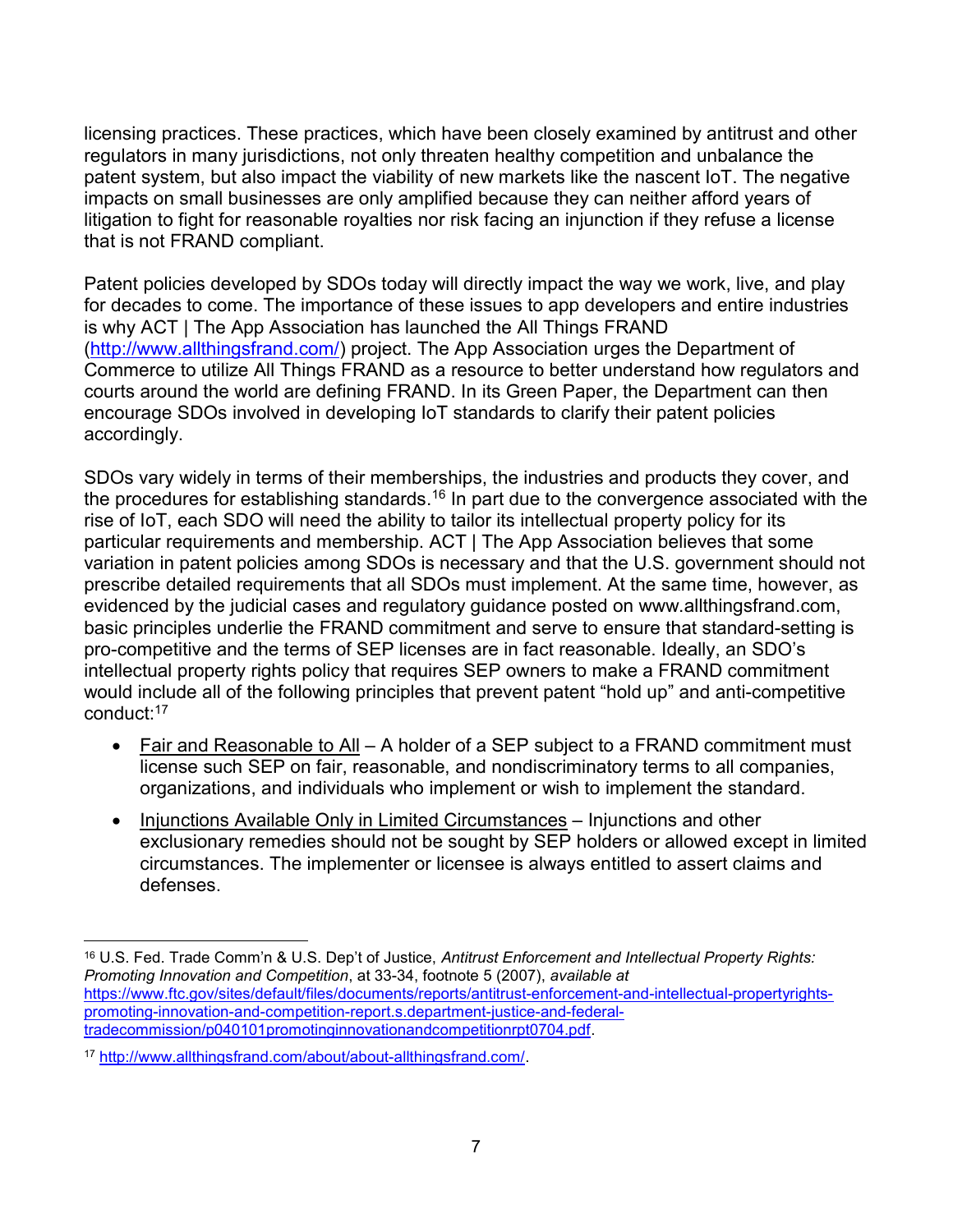- FRAND Promise Extends if Transferred If a FRAND-encumbered SEP is transferred, the FRAND commitments follow the SEP in that and all subsequent transfers.
- No Forced Licensing While some licensees may wish to get broader licenses, the patent holder should not require implementers to take or grant licenses to a FRANDencumbered SEP that is invalid, unenforceable, or not infringed, or a patent that is not essential to the standard.
- FRAND Royalties A reasonable rate for a valid, infringed, and enforceable FRANDencumbered SEP should be based on several factors, including the value of the actual patented invention apart from its inclusion in the standard, and cannot be assessed in a vacuum that ignores the portion in which the SEP is substantially practiced or royalty rates from other SEPs required to implement the standard.

We also note that a number of SDO (Intellectual Property Rights) IPR policies require SDO participants to disclose patents or patent applications that are or may be essential to a standard under development. Reasonable disclosure policies can help SDO participants evaluate whether technologies being considered for standardization are covered by patents. Disclosure policies should not, however, require participants to search their patent portfolios as such requirements can be overly burdensome and expensive, effectively deterring participation in an SDO. In addition, FRAND policies that do not necessarily require disclosure, but specify requirements for licensing commitments for contributed technology, can accomplish many, if not all, of the purposes of disclosure requirements.

The U.S. Department of Justice (DOJ) has already encouraged SDOs to define FRAND more clearly. For example, DOJ's former assistant attorney general Christine Varney explained that "clearer rules will allow for more informed participation and will enable participants to make more knowledgeable decisions regarding implementation of the standard. Clarity alone does not eliminate the possibility of hold-up...but it is a step in the right direction."<sup>18</sup> As another example, Renata Hesse who now is the head of the DOJ's Antitrust Division, provided important suggestions for SDOs to guard against SEP abuses that included at least three of the aforementioned principles.<sup>19</sup>

In response to DOJ's calls for more clarity, the Institute of Electrical and Electronics Engineers Standards Association (IEEE-SA) recently revised its patent policy to clarify the required FRAND commitments. IEEE-SA's revised patent policy incorporates many of the principles we

 $\overline{a}$ 18 Christine A. Varney, Assistant Att'y Gen., Antitrust Div., U.S. Dep't of Justice, Promoting Innovation Through Patent and Antitrust Law and Policy, Remarks as Prepared for the Joint Workshop of the U.S. Patent and Trademark Office, the Federal Trade Comm'n, and the Dep't of Justice on the Intersection of Patent Policy and Competition Policy: Implications for Promoting Innovation 8 (May 26, 2010), available at http://www.atrnet.gov/subdocs/2010/260101.htm.

<sup>&</sup>lt;sup>19</sup> Renata Hess, Deputy Assistant Attorney General, Six 'Small' Proposals for SSOs Before Lunch, Prepared for the ITU-T Patent Roundtable (October 10, 2012), available at https://www.justice.gov/atr/speech/six-smallproposals-ssos-lunch.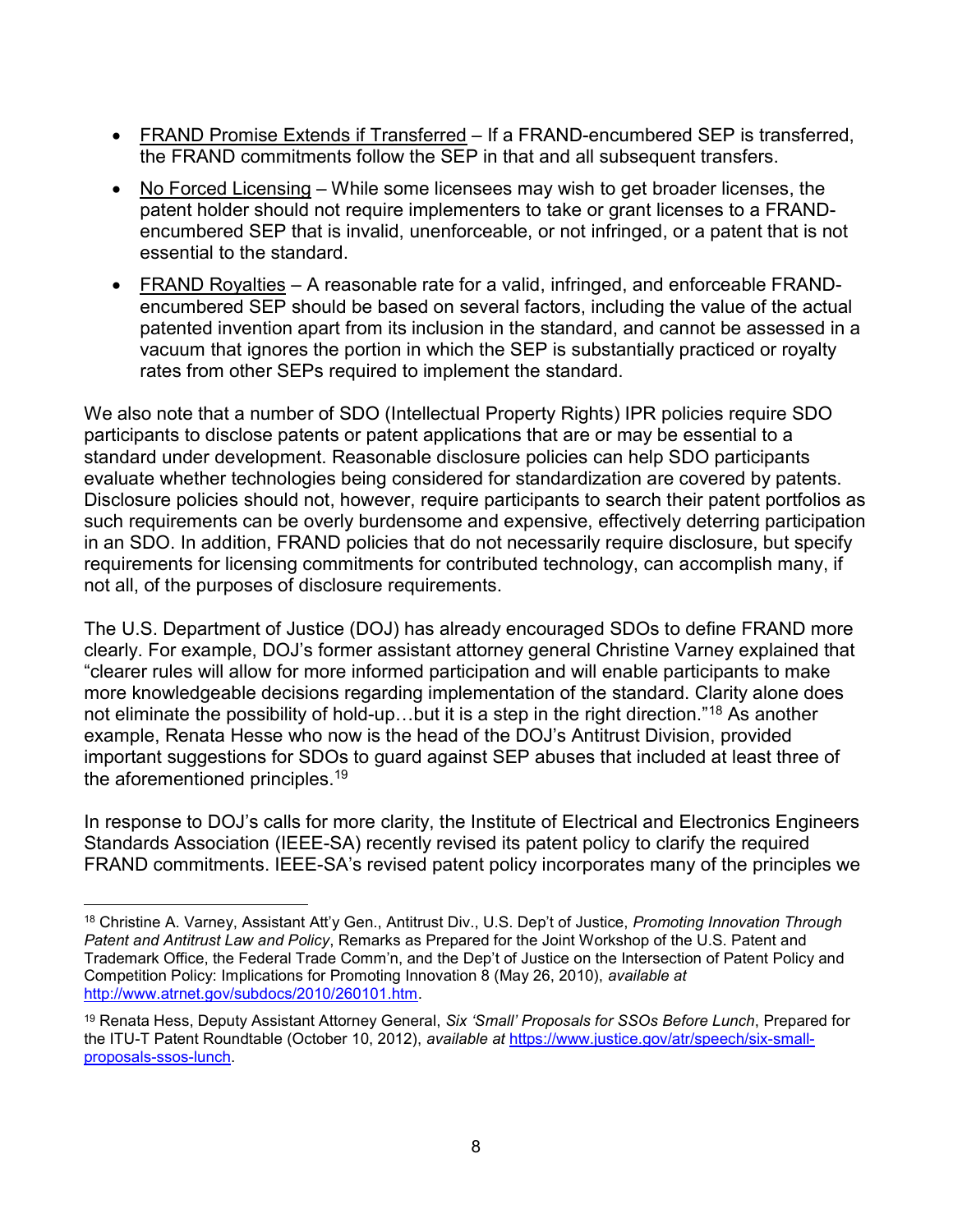listed above and that DOJ suggested SDOs adopt. Per IEEE's request, the DOJ reviewed IEEE-SA's revised policy and found it to be consistent with U.S. law.<sup>20</sup> The DOJ explained in detail why the revised policy "has the potential to facilitate and improve the IEEE-SA standardsetting process" by "bringing greater clarity to the IEEE RAND Commitment."<sup>21</sup> For example, the DOJ found that the provision of Reasonable Rate in the IEEE-SA's revised policy "could help speed licensing negotiations, limit patent infringement litigation, enable parties to reach mutually beneficial bargains that appropriately value the patented technology, and lead to increased competition among technologies for inclusion in the IEEE standards."<sup>22</sup>

Unfortunately, despite DOJ's detailed review and blessing, IEEE-SA's revised intellectual property rights policy has been under attack by a few entities that receive significant royalties and would prefer to leave FRAND undefined. To date, only a small number of SDOs of which ACT | The App Association is aware have taken steps similar to IEEE. This is largely due to the fact that most SDOs struggle to follow IEEE's example because their membership includes SEP holders that make significant sums of money through licensing their patents and do not want FRAND commitments to restrain their ability to charge high royalties. For this reason, we believe there is a need for regulatory guidance – not just to encourage SDOs to clarify their patent policies, but also to help guide courts in resolving disputes over FRAND commitments.<sup>23</sup>

Insofar as the role of government in standards is concerned, ACT | The App Association supports the goals of the National Technology Transfer and Advancement  $Act^{24}$  and the recently-revised OMB Circular A-119, Federal Participation in the Development and Use of Voluntary Consensus Standards and in Conformity Assessment Activities.<sup>25</sup> Notably, OMB

 $21$  *Id.* at 8.

 $\overline{a}$ 

<sup>22</sup> Id. at 14.

<sup>&</sup>lt;sup>20</sup> See generally Letter from Renata B. Hess, U.S. Department of Justice, to Michael A. Lindsay, Dorsey & Whitney LLP (February 2, 2015).

 $23$  In the last several years, many agencies in multiple jurisdictions have issued binding and non-binding quidance on FRAND. See, e.g., U.S. Department of Justice and U.S. Patent & Trademark Office, "Policy Statement On Remedies For Standards-Essential Patents Subject To Voluntary F/RAND Commitments" (January 8, 2013); European Commission, Competition policy brief: Standard-essential patents (June 2014), available at http://ec.europa.eu/competition/publications/cpb/2014/008\_en.pdf; Competition Bureau Canada, Enforcement Guidelines: Intellectual Property at 54 (Mar. 31, 2016) (http://www.competitionbureau.gc.ca/eic/site/cbbc.nsf/vwapj/cb-IPEG-e.pdf/\$file/cb-IPEG-e.pdf; Guidelines for the Use of Intellectual Property under the Antimonopoly Act at 10-11 (Jan. 21, 2016), available at http://www.jftc.go.jp/en/pressreleases/yearly-2016/January/160121.files/IPGL\_Frand\_attachment.pdf (tentative translation); Review Guidelines on Unfair Exercise of Intellectual Property Rights (Dec. 17, 2014), available at http://eng.ftc.go.kr/bbs.do?command=getList&type\_cd=62&pageId=0401 (translated version); KFTC initiates public comment period on the amendment to its IP guidelines (Dec. 16, 2015), available at http://eng.ftc.go.kr/bbs.do?command=getList&type\_cd=52&pageId=0305. Much of this guidance is new and will need to be refined as agencies and courts gain more experience with disputes over FRAND commitments.

<sup>&</sup>lt;sup>24</sup> National Technology Transfer and Advancement Act of 1995, Pub. L. No. 104-113 (1996).

<sup>25</sup> Revision of OMB Circular No. A-119, "Federal Participation in the Development and Use of Voluntary Consensus Standards and in Conformity Assessment Activities", 81 FR 4673 (Jan. 27, 2016).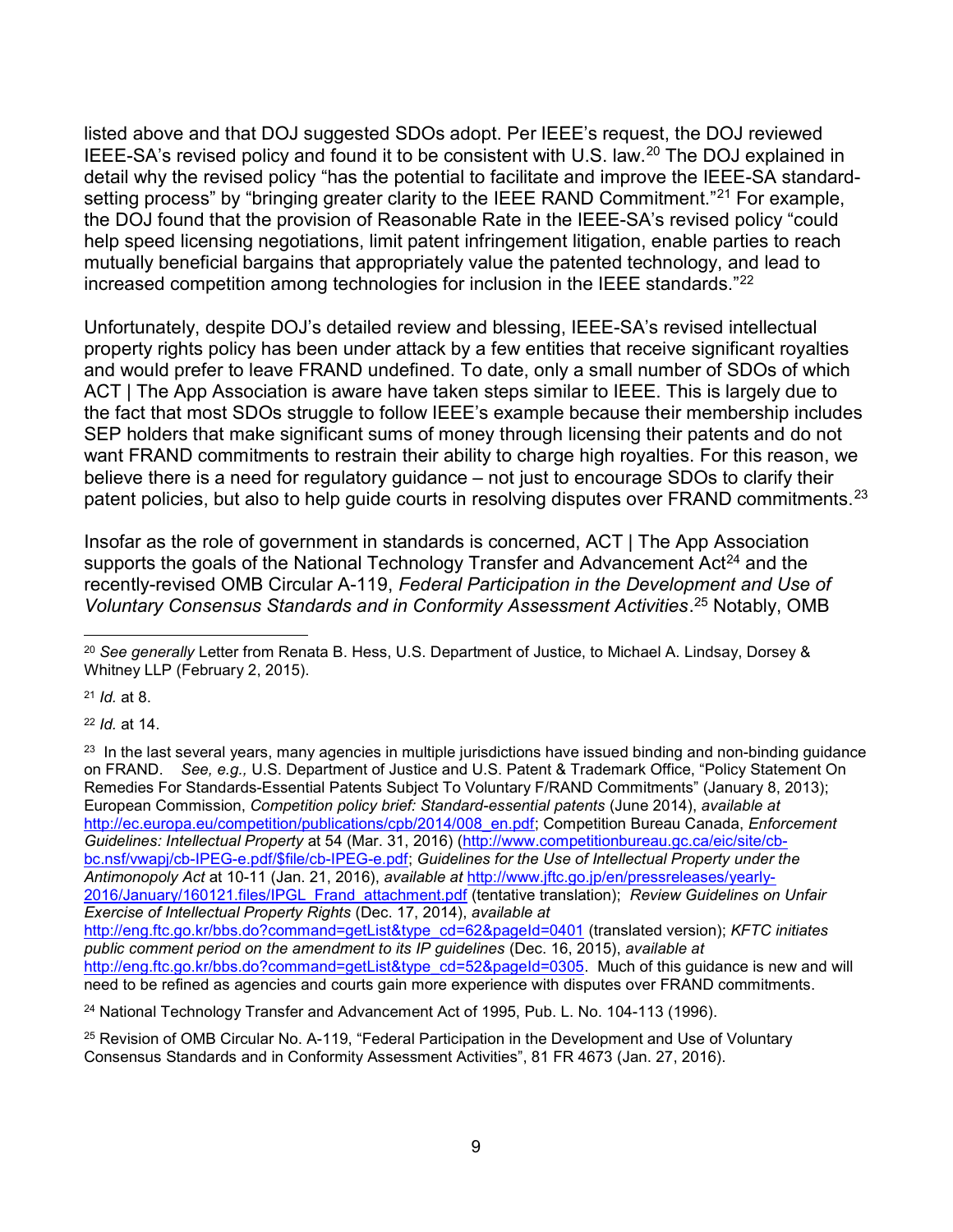Circular A-119 creates a clear preference for the use of "voluntary consensus standards" as a basis for regulatory and procurement activities in lieu of government-unique standards, except when this would be inconsistent with applicable law or otherwise impractical. Moreover, consistent with our prior comments on policies that promote effective standards for the development and deployment of IoT, OMB Circular A-119 defines a "voluntary consensus standard" to include those that "requir[e] that owners of relevant intellectual property have agreed to make that intellectual property available on a non-discriminatory, royalty-free or reasonable royalty basis to all interested parties."<sup>26</sup>

Because of the interconnectedness of our economy and technology development, the collective decisions by policymakers, courts, and regulators around the world create the conditions that weave the fabric of innovation. ACT | The App Association therefore urges that the planned Green Paper clearly establish the U.S. government's role in promoting the realization of IoT by addressing standards and IPR matters consistent with the above.

## VI. Copyright Law's Role in the Internet of Things

Copyright protections are foundational to rewarding the creativity and innovation that sustains and grows much of the U.S. economy and IoT. With the rise of the digital economy and the increasing internet-enabled connectivity of consumer products, these copyright protections have only become more important for those who utilize this global marketplace.

Piracy presents a major threat to the success of our members and the billions of consumers who rely on digital products and services. Piracy, whether originating within the United States or abroad, threatens not only the creators of digital content by undermining their ability to innovate, invest, and hire, but also the end users' confidence in software-enabled products and services as there is potential for consumers to be victimized by illegal sellers posing as legitimate content owners and sellers. Counterfeiting software apps can lead to customer data loss, interruption of service, revenue loss, and reputational damage. Further, with the rise of enterprise mobile app development, apps are being used as a means to attack mobile users of an entire enterprise. While the criminal penalties for these activities (e.g., attacking a bank's clients through a counterfeit version of their app) are likely more of a deterrent than the copyright laws being violated when the counterfeit app is created, these criminal acts all begin with first misappropriating application logic and application media content (brands, etc.). These threats have caused significant damage, and continue to pose substantial hazards, to app development companies that service every sector of the economy for countless end users.

The app industry effectively did not exist when the Digital Millennium Copyright Act<sup>27</sup> (DMCA) became law in 1998 following a comprehensive negotiation between policymakers, copyright

 $\overline{a}$ <sup>26</sup> Id. at 16.

<sup>27</sup> Pub. L. No. 105-304, 112 Stat. 2860 (Oct. 28, 1998).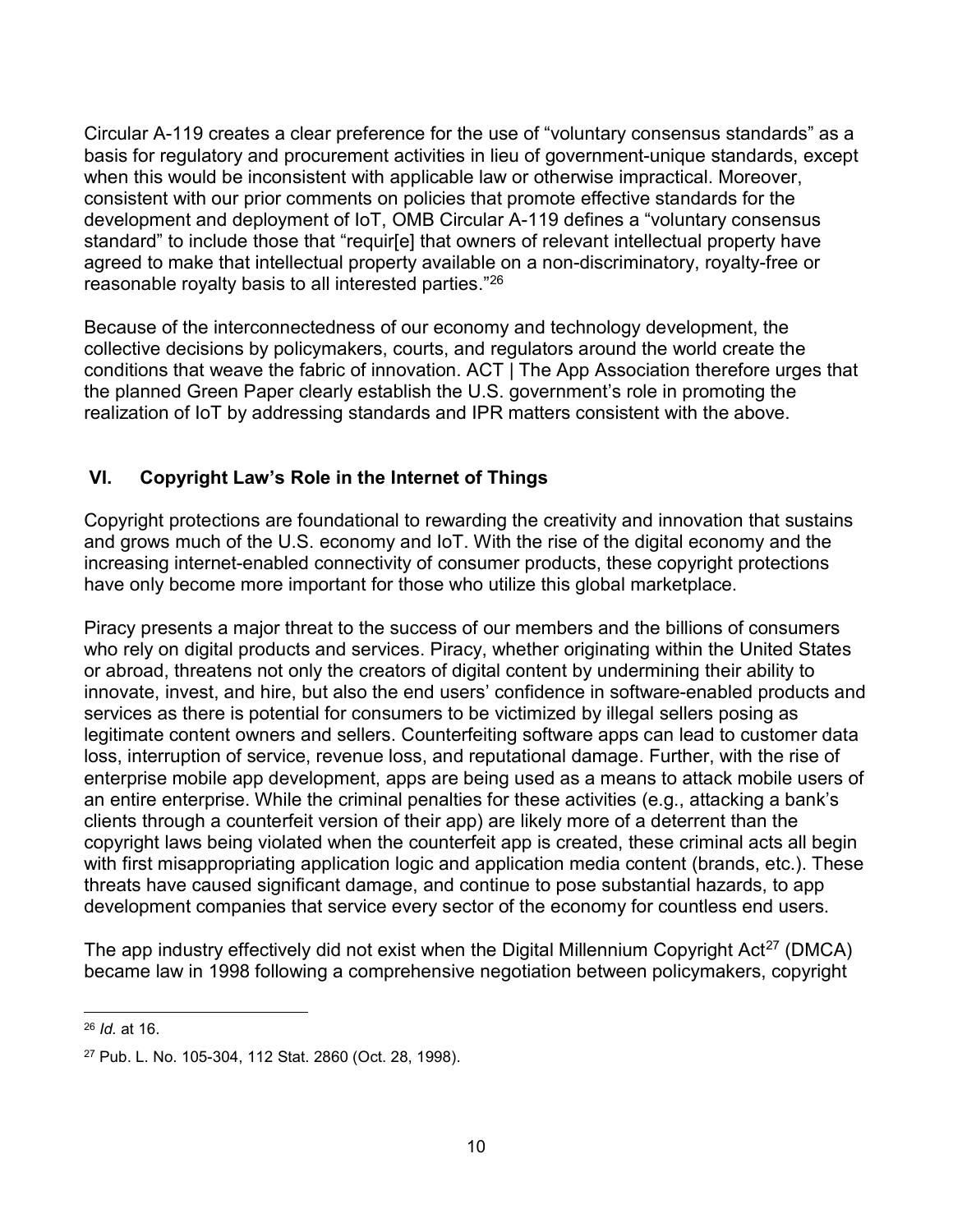interests, tech firms, network operators, and nonprofits. The DMCA is not without flaws, but it has proven effective and flexible enough to provide for and deal with continued innovation in the tech sector as well consumer protection. Further, courts have reined in attempts to abuse the law on many key issues.

Recently, ACT | The App Association submitted detailed comments to the U.S. Copyright Office regarding the role of copyright law with respect to software-enabled consumer products<sup>28</sup> and further participated in a U.S. Copyright Office public roundtable on the topic. As we explain in these comments, the U.S. government should disregard calls for sweeping changes to U.S. copyright law based on theoretical legal theories and undemonstrated impacts. We urge for the IoT Green Paper to reinforce the role of copyright protections in the future of IoT.

## VII. Digital Trade & Cross-Border Data Flows

In order to continue to grow and to meet customer demands, companies must engage in the global digital economy, which represents approximately \$8 trillion of commerce annually.<sup>29</sup> The arrival of the app store model and the rise of cloud services have permitted small app companies to access overseas markets where 95 percent of the world's consumers live. In the mobile marketplace, app stores use the cloud to connect app makers with customers around the globe while managing transactions in many different currencies. Cloud-based resources also allow early stage companies to scale swiftly to meet demand in a global marketplace.

While the global digital economy holds great promise for small app development companies, our members face a diverse array of challenges or trade barriers entering new markets, broadly defined as "government laws, regulations, policies, or practices that either protect domestic goods and services from foreign competition, artificially stimulate exports of particular domestic goods and services, or fail to provide adequate and effective protection of intellectual property rights."<sup>30</sup> These barriers take many forms, including unique national standards that impede interoperability and broad data localization requirements that can undermine the very purpose of an app. Regardless of their form, they all have the same net effect: impeding U.S. exports and investment.

A key mechanism for the removal of trade barriers is through the negotiation of robust trade agreements. We support the negotiation of international agreements to facilitate greater trade and actively partner with U.S. government agencies, including the United States Trade Representative and the Department of Commerce, and governments and stakeholders around

 $\overline{a}$ <sup>28</sup> http://actonline.org/wp-content/uploads/ACT-Comments-re-Copyright-Software-Enabled-Consumer-Products-021616.pdf.

<sup>29</sup> http://actonline.org/2016/01/04/act-the-app-association-releases-latest-app-industry-report/.

<sup>30</sup> https://ustr.gov/sites/default/files/2015%20NTE%20Combined.pdf at 1-2.